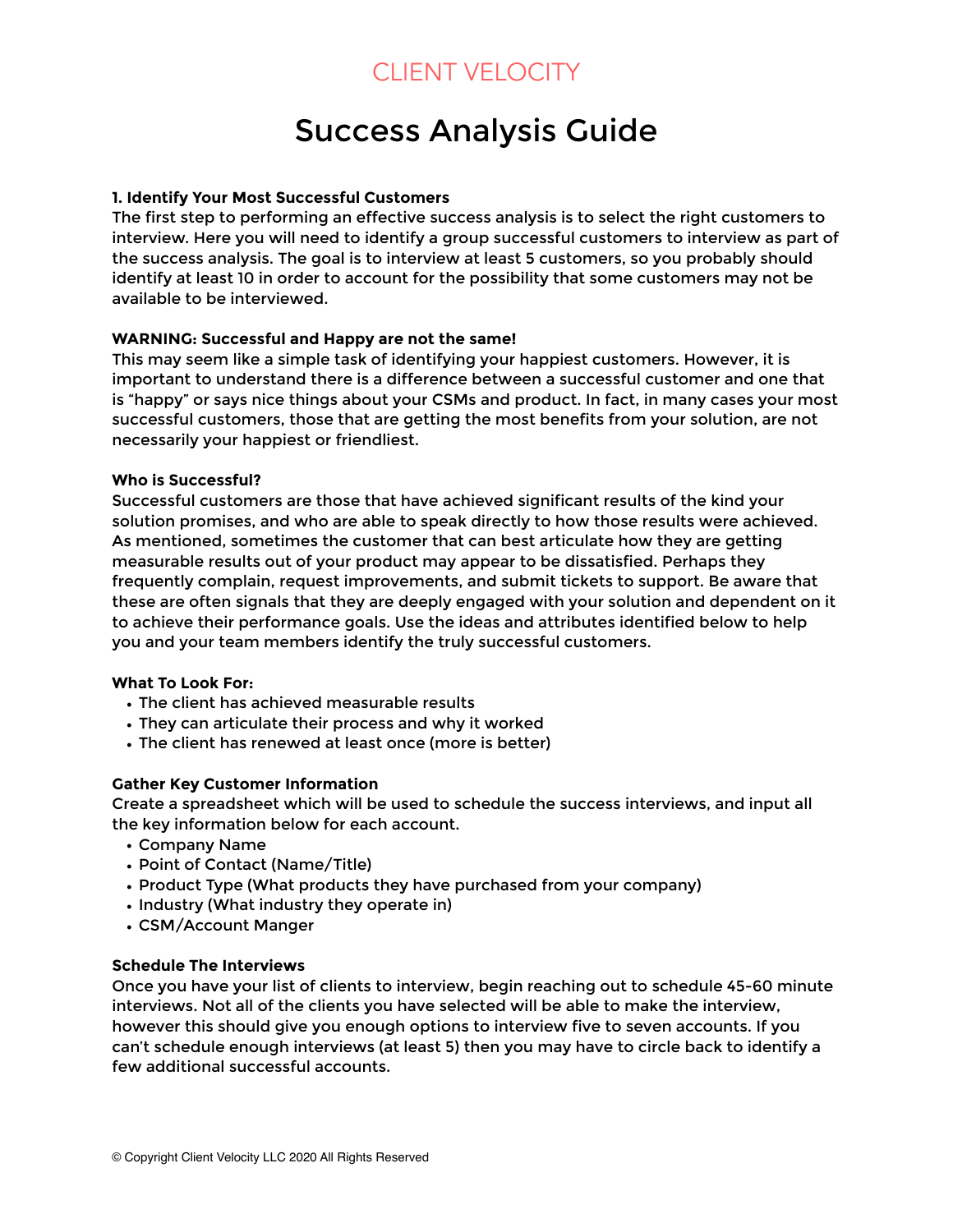We recommend that someone other than the CSM/Account Manager conduct the interview. The CSM/Account Manager should schedule and attend the call. This will increase the likelihood of the appointment being held, and allow the CSM to handle any requests brought up by the client during the call. The call should be setup for at least 45 minutes and the time of the client should be respected.

#### **Sample Request Email**

Hi [Client],

I hope things are going well. I'm reaching out because our team is working on a project to increase our understanding of our customers and how to make them much more successful. As part of that, we are conducting interviews with our most successful clients with our product and you were one of the first to come to mind. The interview will be used exclusively for internal purposes and none of your responses will be shared outside of the company. Would you have 45 minutes to discuss your business and how you have been leveraging [solution] within your organization?

Thanks, [CSM]

#### **2. Interview Them To Learn Why They Stay**

The next step is to interview each customer to cut to the heart of why they stay. The interview questions suggested below help guide your customer quickly to the essence of their motivation for both choosing your solution originally, and also why they are continuing to renew. The agenda below is intended to make these interviews not only painless, but very interesting and enlightening!

#### **The Purpose of the Interview**

Through the interview we will be looking to answer three key questions:

- 1. Why did they buy your solution in the first place.
- 2. How successful has it been?
- 3. What have you done to make it successful?

To help guide the interview, each of these major questions has a few supporting questions detailed below in our interview question guide. This leads the customer to the specific details that you are looking for to support your analysis.

Use the questions below as a general guide to prompt you. You will most likely not need to ask every single question listed to get to the answers. The goal is to gain a good understanding of the answers to the three key questions, and it may require multiple questions in each category. As you talk with the client, ensure the interview feels like a conversation. It is also recommended to record each interview with the client's permission.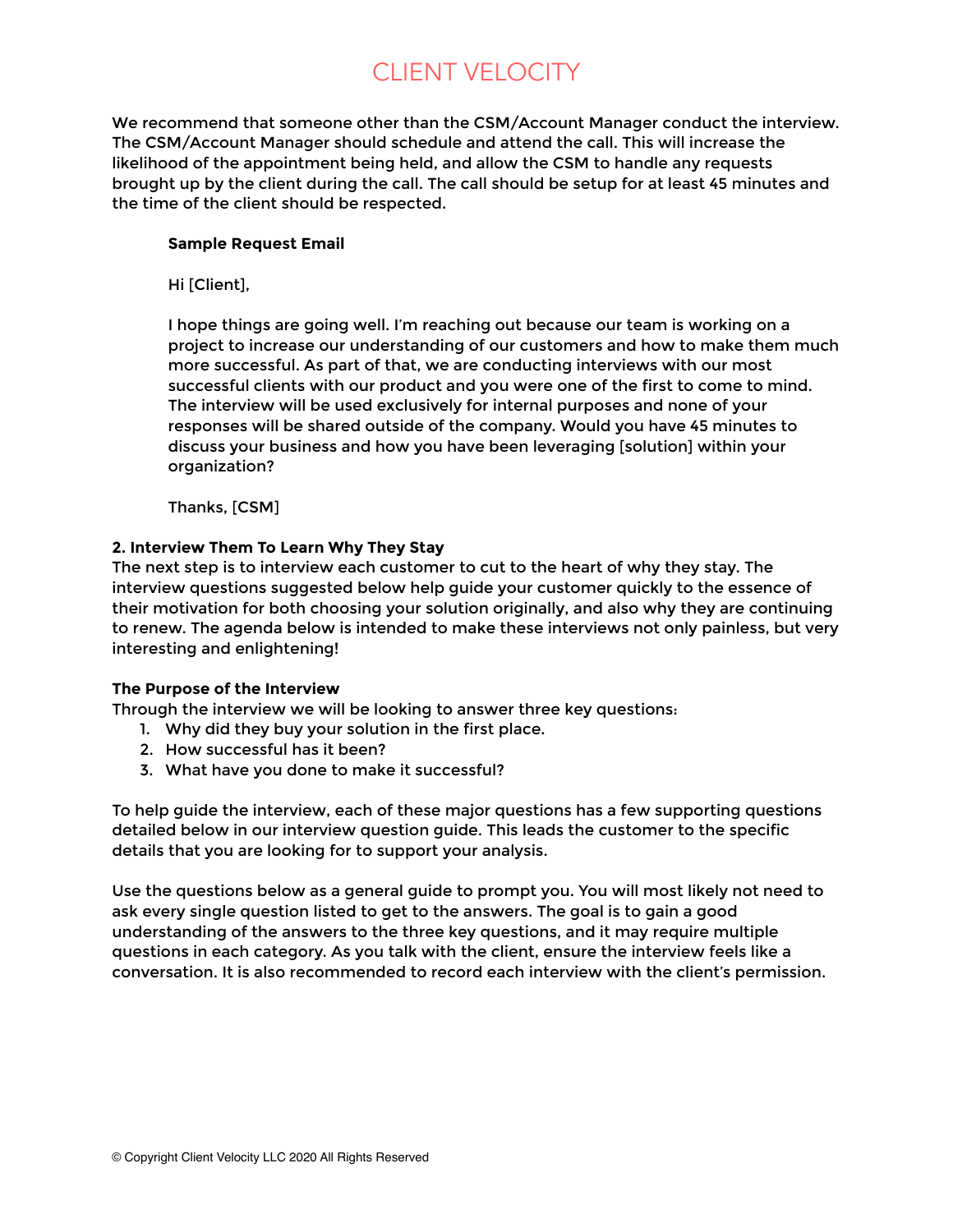### **Conducting The Success Interview**

#### **Kicking Off The Call**

Have the CSM/Account Manager start off the call. They should emphasize that the client is one of your most successful clients, and thank them sincerely for their time. Then they can turn the time over to the CS leader interviewer to conduct the interview.

The interviewer should take over and explain that their participation is very appreciated to support your understanding. Emphasize that these insights are for internal use only and will be used to help us ensure we are delivering more value to your clients. The clients' answers will NOT be used for marketing, or any other external purpose.

#### **The Questions**

You may wish tYou may wish to copy these questions into a spreadsheet or other document to facilitate capturing and sharing detailed notes from each interview.

#### **Interview Prompts:**

#### **1. Why did they buy your solution in the first place?**

- Why did you originally choose this solution?
- What were you doing/using before?
- What was the primary business objective or purpose you were trying to achieve through our solution?

#### **2. How Successful has it been?**

- How do you measure success?
- How is it calculated?
- Where does the data come from?
- How do you know it has been successful? Benchmarks? Standards?
- How successful is it?

#### **3. What have you done to make it successful?**

- Why was the rollout of our solution successful in your organization?
- Who was essential? (Roles, Teams, Executives)
- How did you get buy-in from users?
- What processes/behaviors needed to change in order to achieve success with our solution?
- What else did you have to do to make it successful?

#### **\*Optional: What's Next?**

- Where are you going next?
- What are your key priorities for next year?

#### **Wrapping Up The Interview**

Make sure you respect the client's time and end at the planned time. Thank them again for their extremely helpful and informative perspective, and of course for continuing to be a valued and highly successful customer. Ask them if there's anything you can do for them in return, and make sure the CSM/Account Manager is able to close the meeting in order to maintain their role.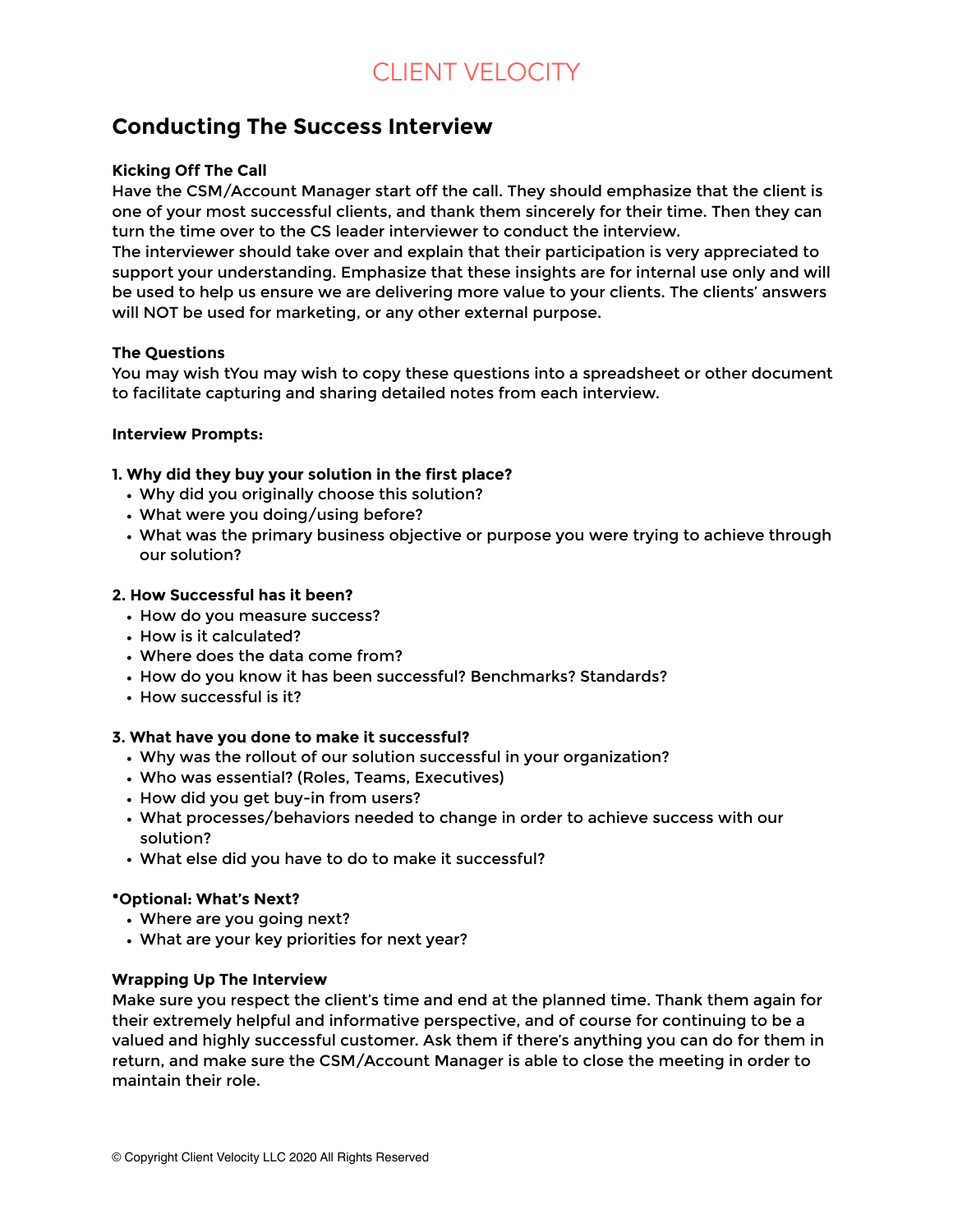#### **\*What Could Go Wrong?**

During the interviews you may run into a customer that is actually at risk or on the verge of cancelling. They may admit they have been looking into other solutions or share that they really haven't been getting the results they expected. This is what happens when CSMs mistake friendliness for success. This is a good teaching moment of the necessity of focusing on success indicators rather than satisfaction. React respectfully to the client's concerns and take the opportunity to engage the CSM in clearly articulating the concerns and planning follow up to resolve their issues.

#### **3. Distill The Learnings Into Your Bullseye Use Case**

**With your completed interviews you are now ready to analyze the collected data in order to determine your bullseye customer. Create a doc or use our provided template (download the template at https://clientvelocity.com/successguide) to codify your Bullseye Customer Use Case. There are four key elements of a Bullseye Customer:** 

- 1. What is their primary business objective?
- 2. How do they measure success?
- 3. What are the key attributes that enable these customers to succeed?
- 4. What are the key behaviors essential to their success?

Use the suggestions below to fill in each section with the associated information.

#### **Primary Business objective:**

- 1. Put in here a distilled statement about the reason why the customers that stay accomplish with your solution Think of the answers collected for these questions:
- 2. Why did you choose this solution?
- 3. What were you doing/using before?
- 4. What was the primary business objective or purpose you were trying to achieve through our solution?
- 5. How do you know it has been successful?

#### **Measurements of Success:**

- 1. Identify the ways that the customer measures their success. The goal is to find the precise metrics they use and any details about how they calculate them and where the data comes from (the formula). It's best to identify the primary metric they care about most, but we certainly want to capture others that support their judgement. Think of the answers collected for these questions:
	- 1. How do you measure success?
		- 1. Specific Metrics, Indicators
	- 2. How do you know it has been successful?
		- 1. Benchmarks?
		- 2. Standards?

#### **Key Customer Attributes:**

- 1. What are the attributes of customers with the defined primary business objective? Think of information you have about the customer in general.
	- 1. Size
	- 2. Industry
	- 3. Capabilities